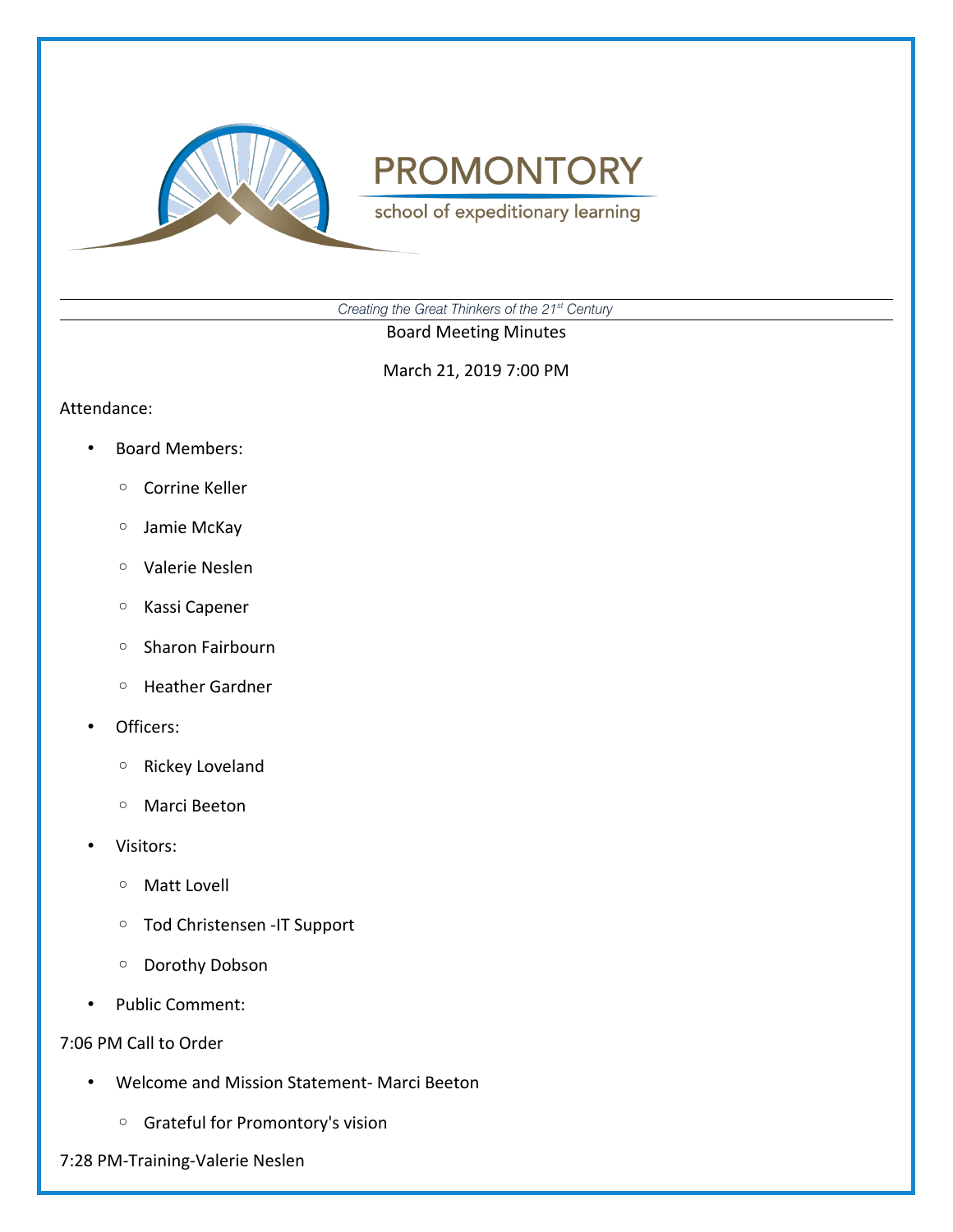

# **PROMONTORY**

school of expeditionary learning

*Creating the Great Thinkers of the 21st Century*

- UCAP
- Valerie went to a training: Governments Sharing Lunch Time Seminar- March 20

#### 7:18 PM- Minutes

- **ACTION:** February 21, 2019 board meeting minutes. Sharon motions to approve the February 21, 2019 minutes. Corrine seconds the motion. Passes unanimously. Heather abstains
- **ACTION:** January 17, 2019 board meeting minutes. Heather motions to approve the January 17, 2019 minutes. Corrine seconds the motion. Passes unanimously. Sharon abstains.

# 7:20 PM- Public Comment

- Todd Christensen
	- Concerns with outside IT bids
	- In June is willing to extend 24 more months

#### 7:28 PM- Finance

• Budget Review- Matt

#### 8:00 PM-Business Items

- Policies
- Board Vacancies
	- Rickey- no longer require resume, only letter of intent
- School Land Trust Progress Review
	- use the money to pay for an aid in every k-3 classroom, raising literacy

# 7:40 PM Action Items

- **ACTION:** Polices-tabled until April
- **ACTION:** Board Vacancies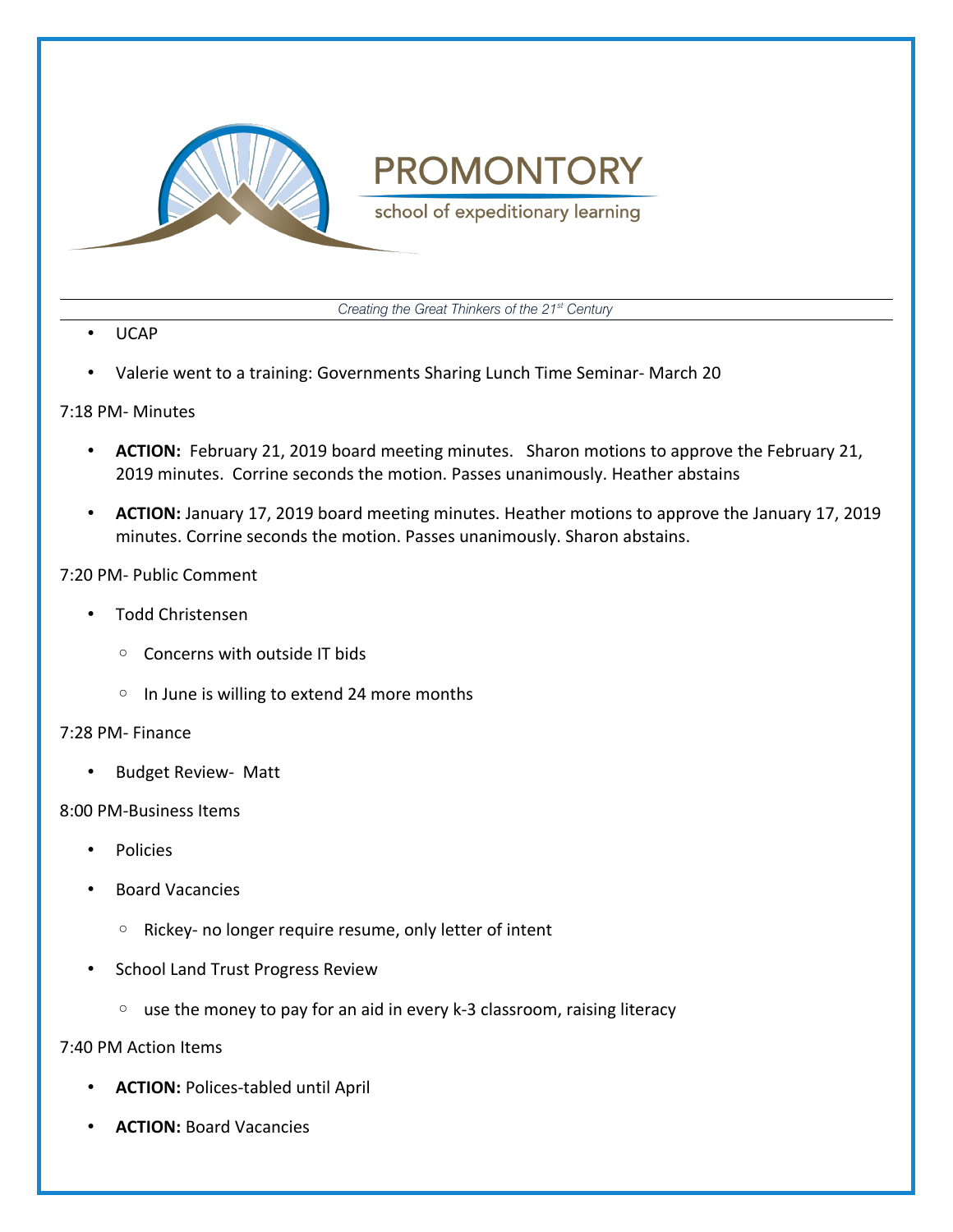

# **PROMONTORY**

school of expeditionary learning

*Creating the Great Thinkers of the 21st Century*

• **ACTION:** Kassi motions to approve the School Land Trust Program as Jamie outlined it. Sharon seconds the motion. Passes unanimously.

8:08 PM- Director Report

- Staffing Update:
	- We are seeking a new middle school aide in the science classroom- Shauna Andreason
	- Tracy is moving into a reduced part-time role.
- Enrollment-Current
	- We are at 441, the same as last month. Stasis. How refreshing.
- Achievement
	- All Fall Expeditions are turned in.
	- DIBELS (Reading Proficiency Test K-4)
		- All Grades increased the % of students at or above benchmark.
- Professional Development
	- A glowing letter from Martha- Post site email
- Public Relations
	- Great Videos!
	- Mega Celebration Friday May 17th
	- 5K/Fun Run Saturday May 18th
- **Lottery** 
	- $\circ$
- 8:35 PM- Closed Meeting
	- No closed meeting